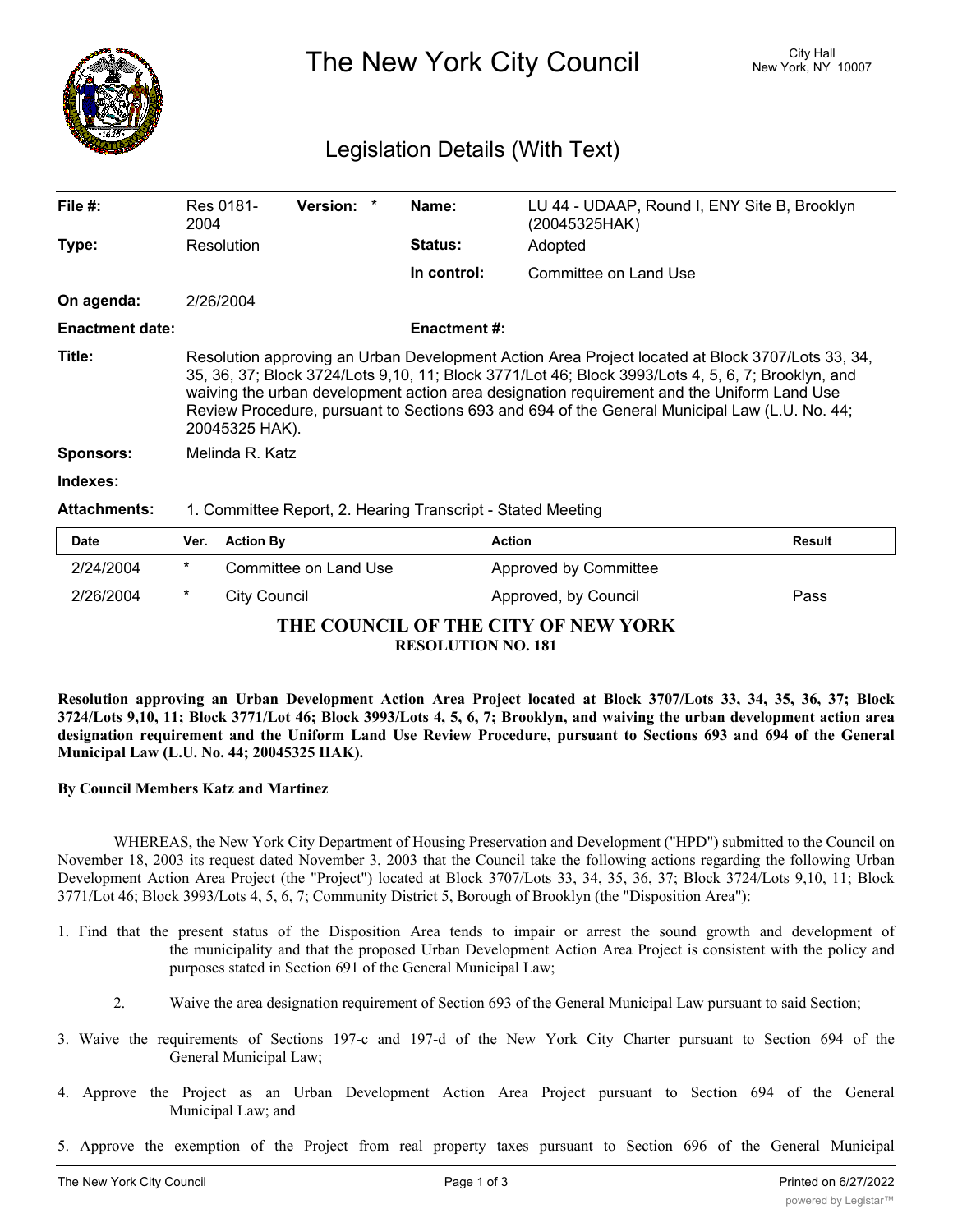Law (the "Tax Exemption").

WHEREAS, the Project is to be developed on land that is now a municipally-owned area as defined in Section 692 of the General Municipal Law, consists solely of the rehabilitation or conservation of existing private or multiple dwellings or the construction of one to four unit dwellings, and does not require any change in land use permitted under the New York City Zoning Resolution;

WHEREAS, upon due notice, the Council held a public hearing on the Project on February 23, 2004;

WHEREAS, the Council has considered the land use, environmental and financial implications and other policy issues relating to the Project;

RESOLVED:

The Council finds that the action described herein will have no significant effect on the environment.

The Council finds that the present status of the Disposition Area tends to impair or arrest the sound growth and development of the City of New York and that a designation of the Project as an urban development action area project is consistent with the policy and purposes stated in Section 691 of the General Municipal Law.

The Council waives the area designation requirement of the Disposition Area as an urban development action area under Section 693 of the General Municipal Law.

The Council waives the requirements of Sections 197-c and 197-d of the New York City Charter pursuant to Section 694 of the General Municipal Law.

The Council approves the Project as an urban development action area project pursuant to Section 694 of the General Municipal Law.

The Project shall be developed in a manner consistent with the Project Summary that HPD has submitted to the Council, a copy of which is attached hereto.

The exemption of the Project from real property taxes pursuant to Section 696 of the General Municipal Law is approved as follows:

- a. All of the value of the buildings, structures, and other improvements situated on the Disposition Area shall be exempt from local and municipal taxes, other than assessments for local improvements and land value, for a period of twenty years commencing on the July 1<sup>st</sup> following the conveyance of the Disposition Area to the Sponsor, during the last ten years of which such exemption shall decrease in equal annual decrements.
- b. The partial tax exemption granted hereunder shall terminate with respect to all or any portion of the Disposition Area if the Department of Housing Preservation and Development determines that such real property has not been, or is not being, developed, used, and/or operated in compliance with the requirements of all applicable agreements made by the Sponsor or the owner of such real property with, or for the benefit of, the City of New York. The Department of Housing Preservation and Development shall deliver written notice of any such determination of noncompliance to the owner of such real property and all mortgagees of record, which notice shall provide for an opportunity to cure of not less than ninety (90) days. If the noncompliance specified in such notice is not cured within the time period specified therein, the partial tax exemption granted hereunder shall prospectively terminate with respect to the real property specified therein.

Adopted.

 $\frac{1}{2}$